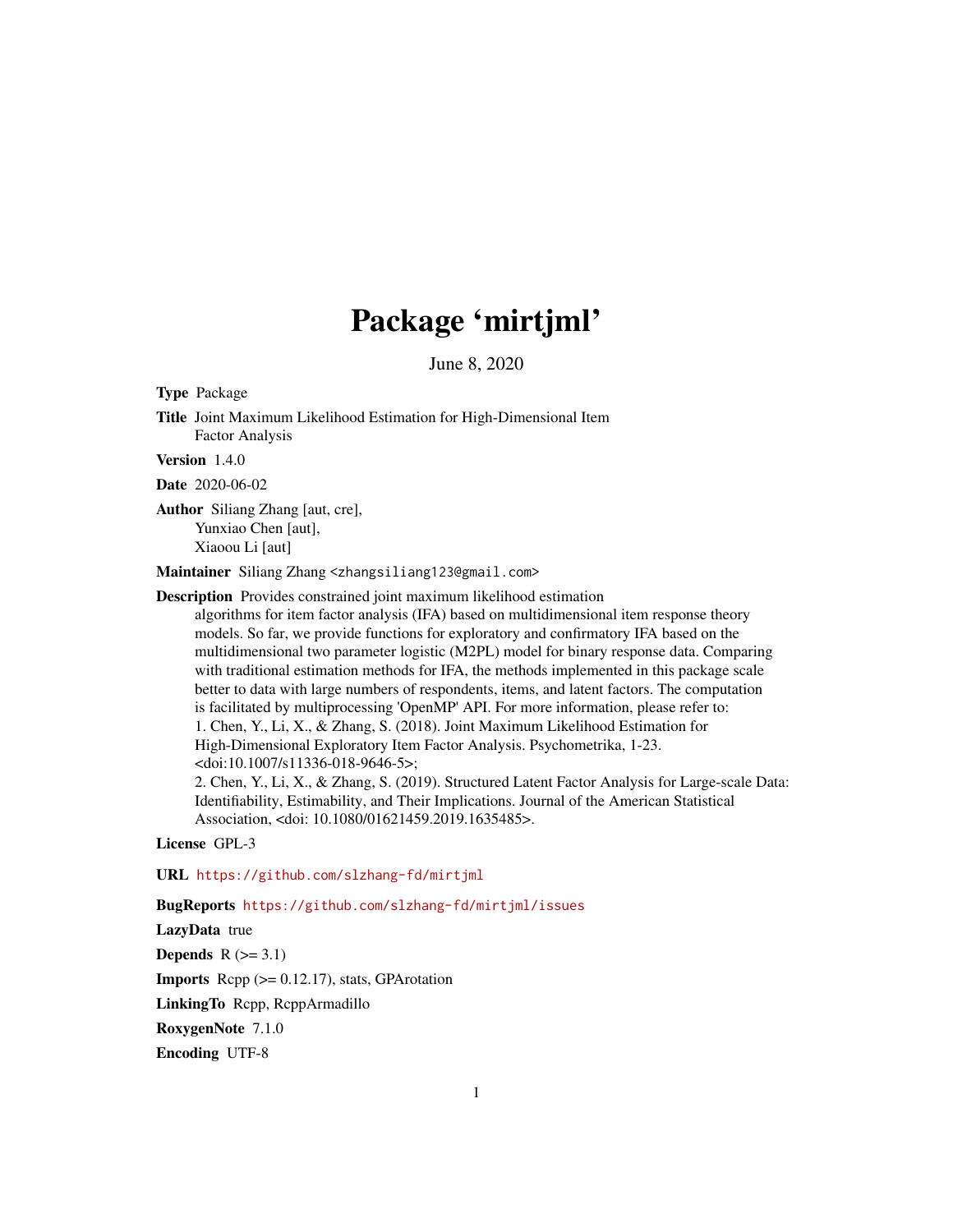<span id="page-1-0"></span>NeedsCompilation yes Repository CRAN Date/Publication 2020-06-08 21:40:11 UTC

### R topics documented:

data\_sim *Simulated dataset for item factor analysis on the multidimensional two parameter logistic model.*

#### Description

The dataset contains the simulation setting and the response data.

#### Usage

data\_sim

#### Format

An object of class list of length 9.

getMIRTthreads *Get the number of threads that mirtjml is using*

#### Description

Get the number of threads that mirtjml is using

#### Usage

```
getMIRTthreads()
```
#### Value

The number of threads that mirtjml is using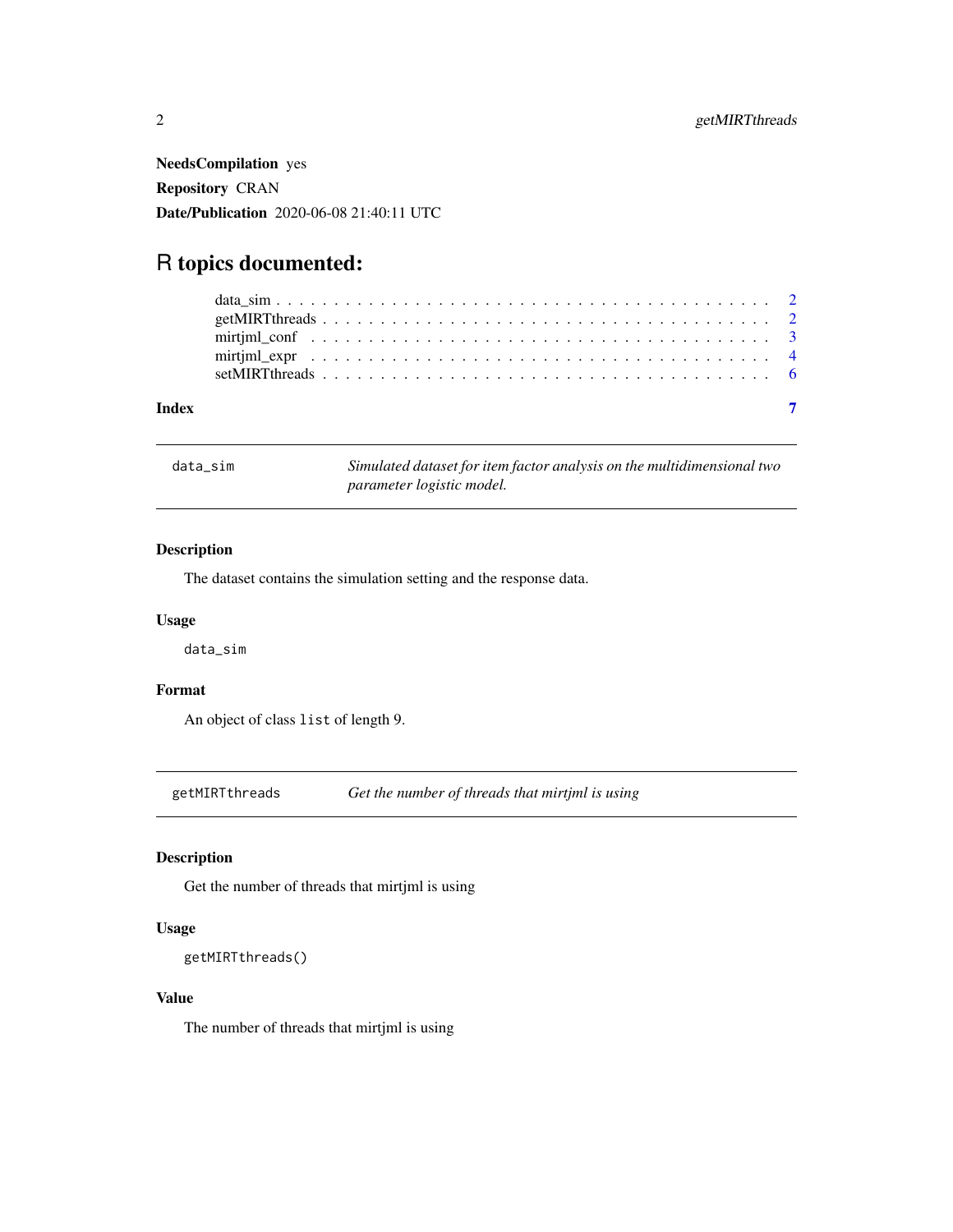<span id="page-2-0"></span>mirtjml\_conf *Constrained joint maximum likelihood estimation for confirmatory item factor analysis on the multidimensional two parameter logistic model.*

#### Description

Constrained joint maximum likelihood estimation for confirmatory item factor analysis on the multidimensional two parameter logistic model.

#### Usage

```
mirtjml_conf(
  response,
  Q,
  theta0,
  A0,
  d0,
  cc = NULL,tol = 5,print_proc = TRUE
\mathcal{L}
```
#### Arguments

| response   | N by J matrix containing 0/1/NA responses, where N is the number of respon-<br>dents, J is the number of items, and NA indicates a missing response.                                   |
|------------|----------------------------------------------------------------------------------------------------------------------------------------------------------------------------------------|
| Q          | J by K matrix containing 0/1 entries, where J is the number of items and K is the<br>number of latent traits. Each entry indicates whether an item measures a certain<br>latent trait. |
| theta0     | N by K matrix, the initial value of latent factor scores for each respondent.                                                                                                          |
| A0         | J by K matrix, the initial value of loading matrix, satisfying the constraints given<br>by Q.                                                                                          |
| d0         | Length J vector, the initial value of intercept parameters.                                                                                                                            |
| <b>CC</b>  | A constant constraining the magnitude of the norms of person and item param-<br>eter vectors.                                                                                          |
| tol        | The tolerance for convergence with a default value 5.                                                                                                                                  |
| print_proc | Print the precision during the estimation procedure with a default value TRUE.                                                                                                         |

#### Value

The function returns a list with the following components:

theta\_hat The estimated person parameter matrix.

A\_hat The estimated loading parameter matrix

d\_hat The estimated intercept parameters.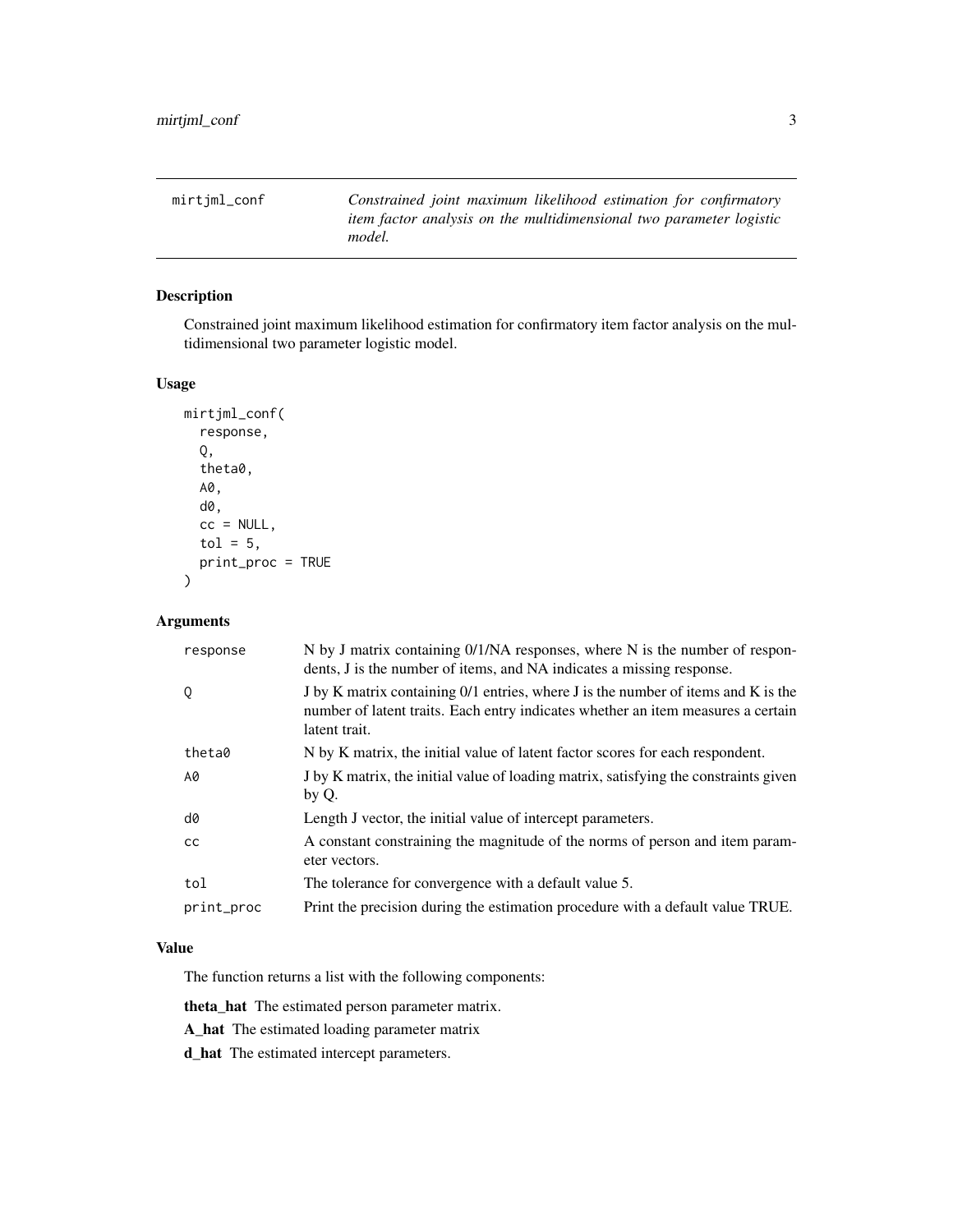#### <span id="page-3-0"></span>References

Chen, Y., Li, X., & Zhang, S. (2019). Structured Latent Factor Analysis for Large-scale Data: Identifiability, Estimability, and Their Implications. *Journal of the American Statistical Association* <doi: 10.1080/01621459.2019.1635485>.

#### Examples

```
# load a simulated dataset
attach(data_sim)
# generate starting values for the algorithm
AO < - Qd0 <- rep(0, J)
theta0 <- matrix(rnorm(N*K, 0, 1),N)
# use all available cores by running
# setMIRTthreads(-1)
# run the confirmatory analysis
res_conf <- mirtjml_conf(response, Q, theta0, A0, d0)
```

| mirtjml_expr | Constrained joint maximum likelihood estimation for exploratory item  |
|--------------|-----------------------------------------------------------------------|
|              | factor analysis on the multidimensional two parameter logistic model. |

#### Description

Constrained joint maximum likelihood estimation for exploratory item factor analysis on the multidimensional two parameter logistic model.

#### Usage

```
mirtjml_expr(
  response,
 K,
  theta0 = NULL,AO = NULL,
 d0 = NULL,cc = NULL,tol = 5,
 print_proc = TRUE
)
```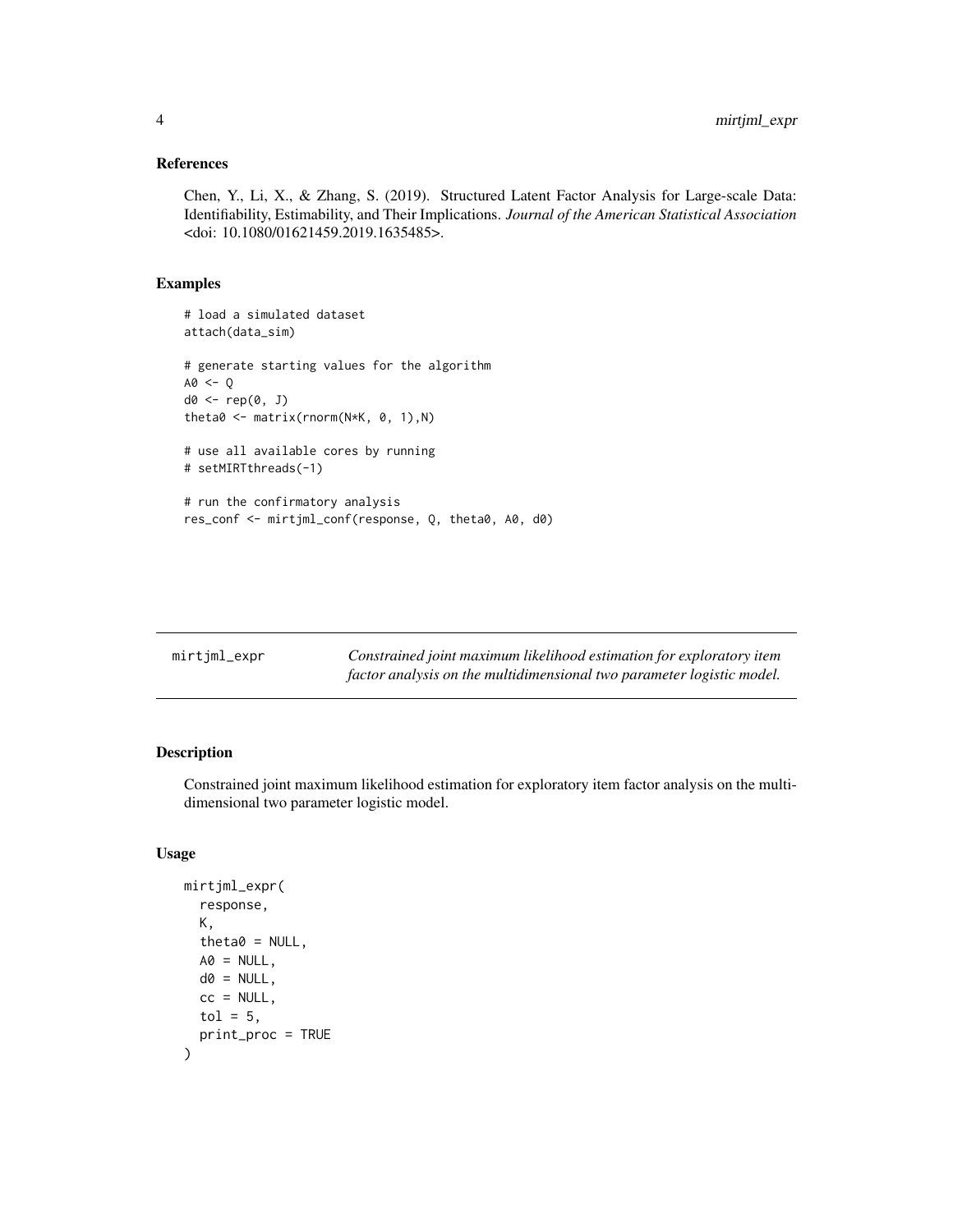#### mirtjml\_expr 5

#### Arguments

| response   | N by J matrix containing 0/1/NA responses, where N is the number of respon-<br>dents, J is the number of items, and NA indicates a missing response. |
|------------|------------------------------------------------------------------------------------------------------------------------------------------------------|
| К          | The number of factors in exploratory item factor analysis.                                                                                           |
| theta0     | N by K matrix, the initial value of latent factor scores for each respondent.                                                                        |
| A0         | J by K matrix, the initial value of loading matrix.                                                                                                  |
| d0         | Length J vector, the initial value of intercept parameters.                                                                                          |
| cc         | A constant constraining the magnitude of the norms of person and item param-<br>eter vectors.                                                        |
| tol        | The tolerance for convergence with a default value 5.                                                                                                |
| print_proc | Print the precision during the estimation procedure with a default value TRUE.                                                                       |

#### Value

The function returns a list with the following components:

theta\_hat The estimated person parameter matrix.

A\_hat The estimated loading parameter matrix

d\_hat The estimated intercept parameters.

#### References

Chen, Y., Li, X., & Zhang, S. (2018). Joint Maximum Likelihood Estimation for High-Dimensional Exploratory Item Factor Analysis. *Psychometrika*, 1-23. <doi:10.1007/s11336-018-9646-5>;

#### Examples

```
# load a simulated dataset
attach(data_sim)
# use all available cores by running
```
# setMIRTthreads(-1)

```
# run the exploratory analysis
res <- mirtjml_expr(response, K)
```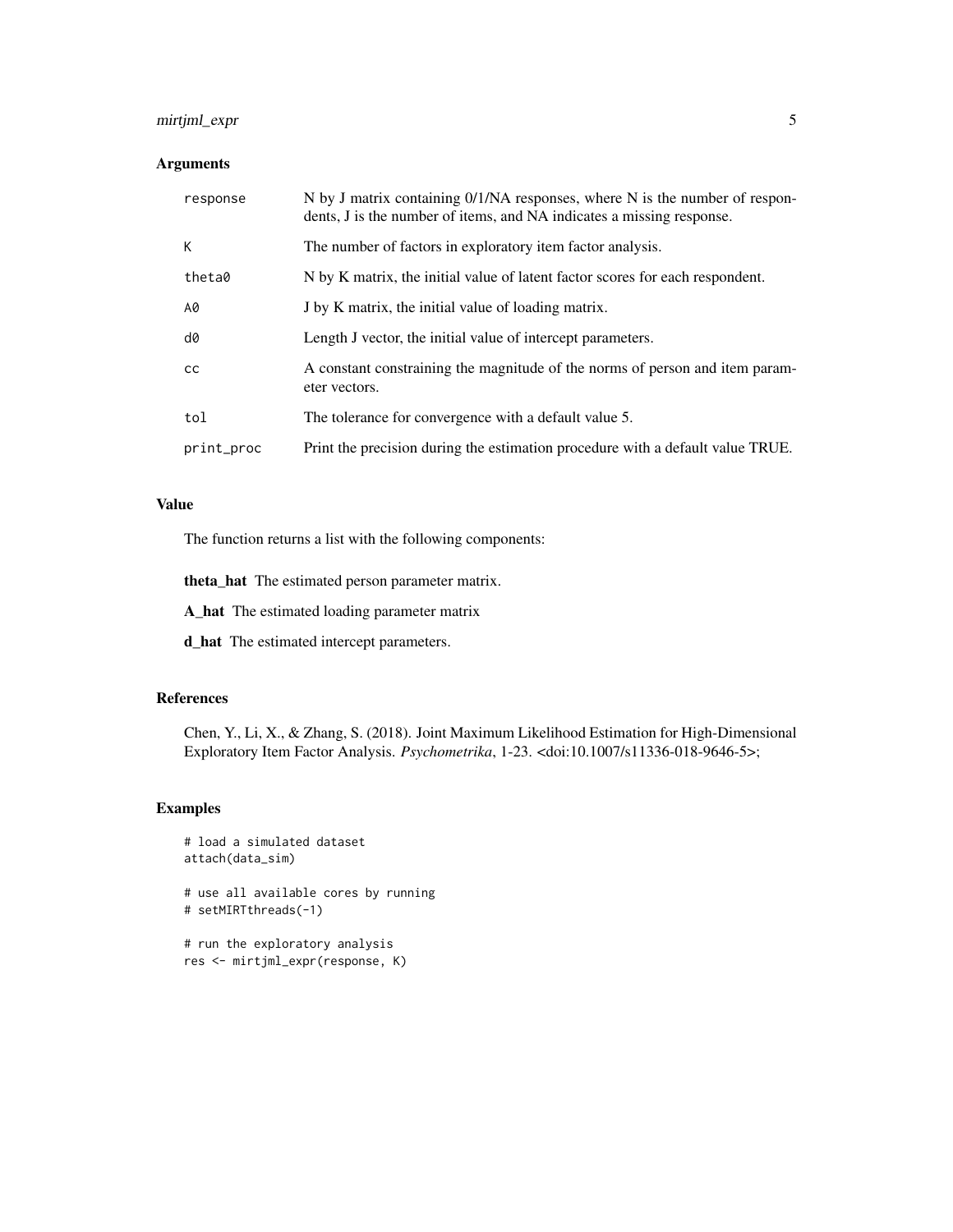<span id="page-5-0"></span>

#### Description

Set the number of threads that mirtjml should use

#### Usage

```
setMIRTthreads(threads = NULL)
```
#### Arguments

threads NULL (default) rereads environment variables. 0 means to use all logical CPUs available. Otherwise a number >= 1

#### Value

The number of threads that mirtjml was using previously